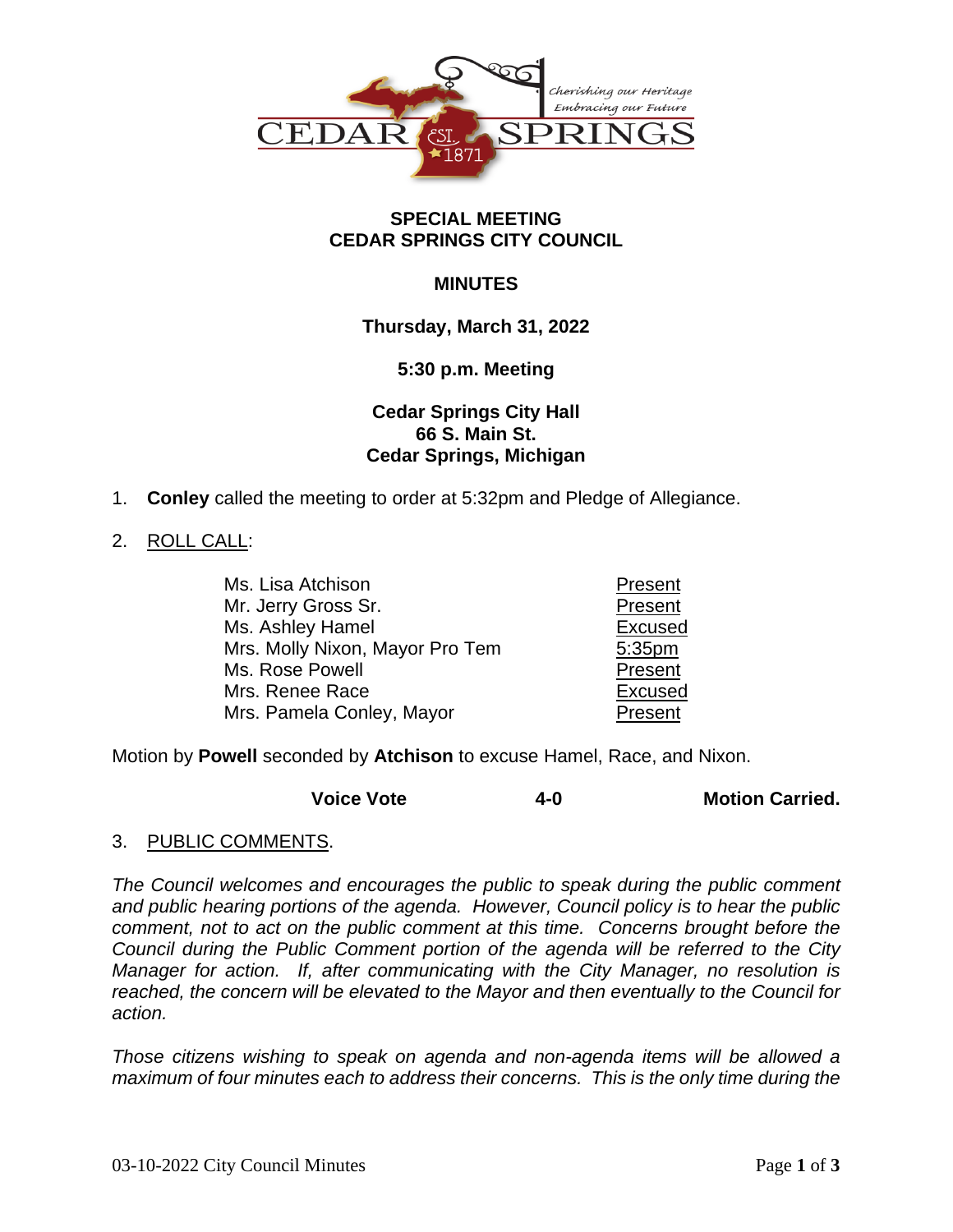*Council meeting that citizens are allowed to address the Council. Please state your name and address for the record if you would like.*

A. Public Notice for March 31<sup>st</sup> 2022 Special Meeting and Public Hearing regarding the MNTRF Grant Application

No Public Comment.

### 4. ADOPTION OF THE AGENDA

#### **Nixon arrived at 5:35pm**

Motion by **Atchison** seconded by **Powell** to approve with the addition of 7A Discussion on 74/76 2nd Street Cedar Springs, MI 49319.

| <b>Voice Vote</b> | 5-0 | <b>Motion Carried.</b> |
|-------------------|-----|------------------------|
|-------------------|-----|------------------------|

### 5. PUBLIC HEARING

A. Public Hearing regarding: A Resolution To Approve Submitting The Proposed Heart Of Cedar Springs Park Improvements Project To The Department Of Natural Resources And To Commit To Matching Funding.

**Conley** opened the public hearing at 5:37pm.

Public Comment: None.

**Womack** reported that this topic was previously discussed at the March 10<sup>th</sup>, 2022 City Council meeting.

**Conley** closed the public hearing at 5:38pm.

#### 6. ACTION ITEMS

A. Motion to approve A Resolution To Approve Submitting The Proposed Heart Of Cedar Springs Park Improvements Project To The Department Of Natural Resources And To Commit To Matching Funding.

Motion by **Atchison** seconded by **Nixon** to approve Resolution 2022-06A A Resolution To Approve Submitting The Proposed Heart Of Cedar Springs Park Improvements Project To The Department Of Natural Resources And To Commit To Matching Funding.

**Roll Call Vote 5-0 Motion Carried.**

#### 7. DISCUSSION

A. Discussion on 74/76 2<sup>nd</sup> Street Cedar Springs, MI 49319